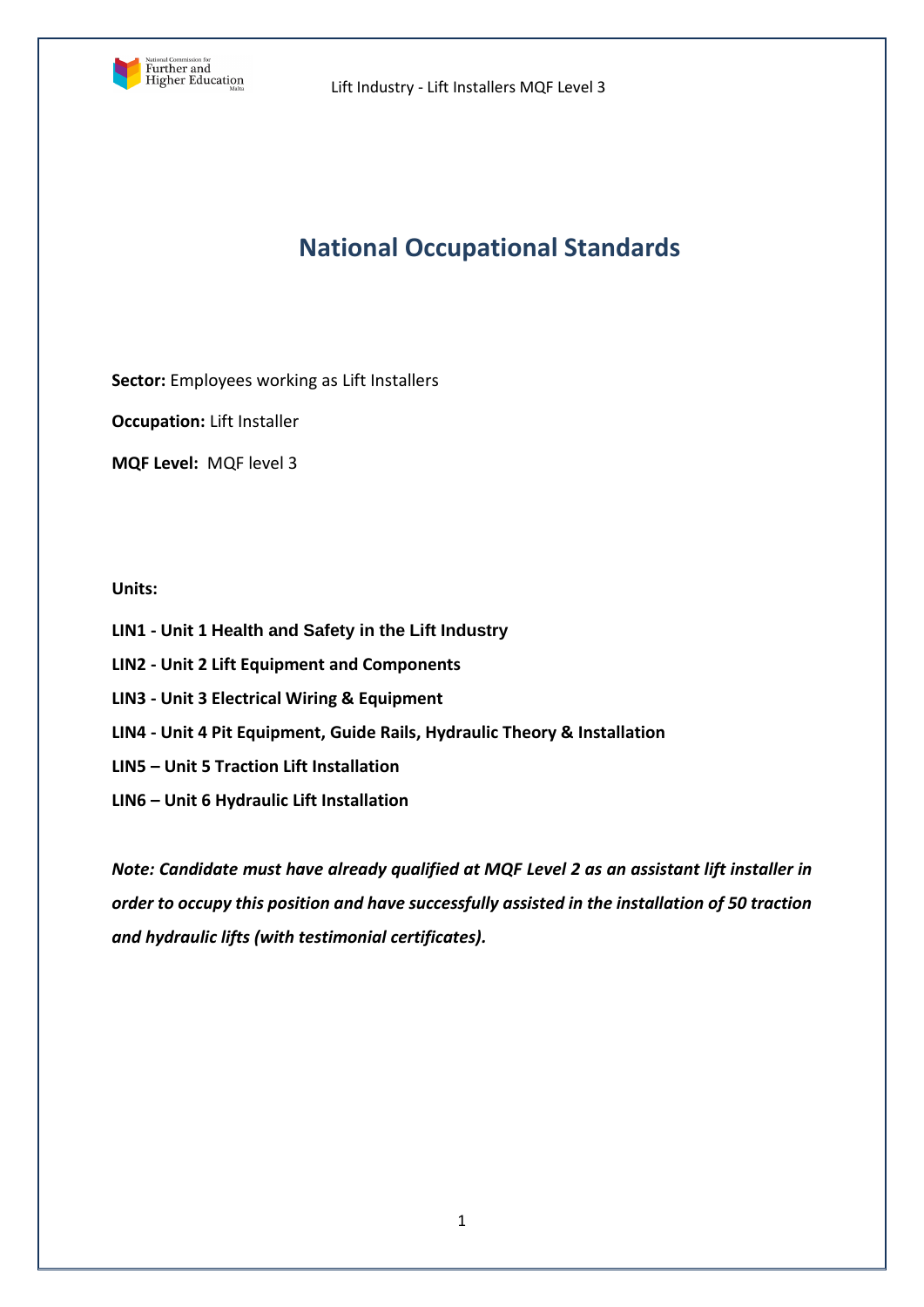

## **LIN1 Unit 1: Health and Safety in the Lift Industry**

This unit lists the knowledge and skills needed by a person holding this position to carry out work in compliance with health and safety requirements. Upon completion of this unit, the person carrying out this work will possess the necessary knowledge and skills to follow health and safety procedures which ensure that their actions do not create health and safety risks to self or others.

#### **Performance Criteria**

The candidate must have the necessary knowledge and skills to:

- 1. Deal with hazard and risk in a lift installation context
- 2. Deal with associated hazards while carrying out installations
- 3. Be responsible for utilising personal protective equipment (PPE) that one needs to use for measuring and setting out activities and electrical installations
- 4. Ensure to take specific safety precautions that are to be taken before and during installation to reduce typical risk
- 5. Deal with hazards associated with the tools and equipment used, and how they can be minimised
- 6. Comply with the procedures that are to be carried out before starting work on the installation including any specific legislation, regulations or codes of practice for the activities, equipment or materials
- 7. Comply with health and safety regulations when manually handling heavy loads and carrying techniques
- 8. Collaborate with co-workers by using effective communication methods and skills that facilitate safety in lift installation
- 9. Collaborate with qualified personnel on tasks related to the safe isolation of electrical components
- 10. Deal with safety components of lifts correctly
- 11. Ensure that one handles *hazardous materials* on a work site correctly and disposes of such materials in accordance with health and safety procedures
- 12. Ensure that one implements safety precautionary measures that are required when one is working at heights and scaffold system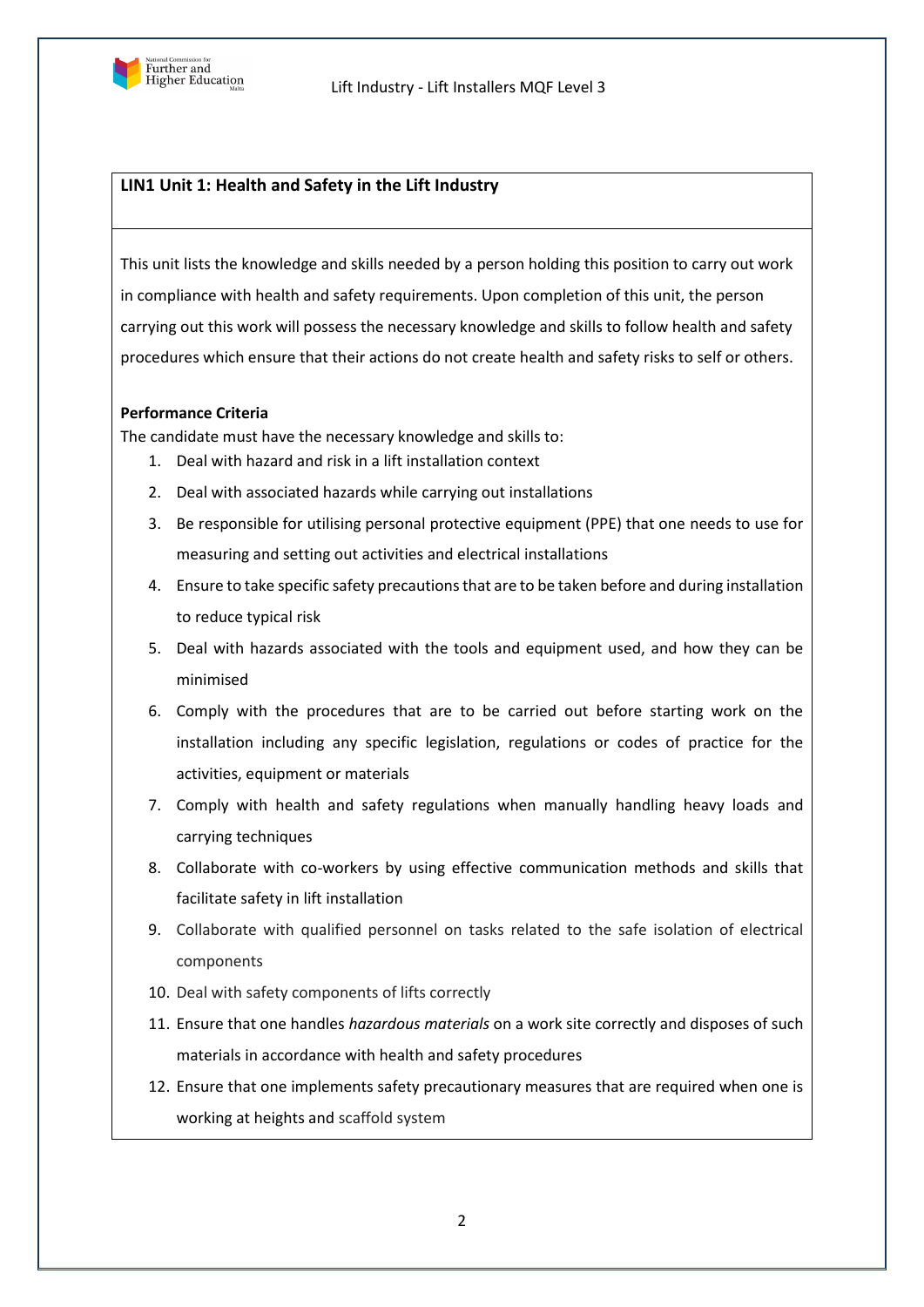

- 13. Collaborate with qualified personnel to safely isolate services during installation to provide safe access and working arrangements for the installation area
- 14. Ensure that the work area is safe and free from foreign objects and debris
- 15. Collaborate with qualified personnel to connect equipment to power supplies
- 16. Ensure that one immediately informs designated personnel of problems that cannot be resolved
- 17. Collaborate with qualified personnel during the isolation and lock-off procedure

## **Required Knowledge**

The Lift Installer must know and explain:

- 1. Their responsibilities under the Occupational Health and Safety Act
- 2. What constitutes hazards and risks in a lift installation
- 3. The hazards associated whilst carrying out installations
- 4. The personal protective equipment (PPE) that one needs to use for measuring and setting out activities and electrical installations
- 5. The specific safety precautions that are to be taken before and during installation
- 6. The hazards associated with the tools and equipment used, and how they can be minimised
- 7. The procedures to be carried out before starting work on the installation including any specific legislation, regulations or codes of practice for the activities, equipment or materials
- 8. How to apply correct manual lifting and carrying techniques
- 9. And communication methods and skills that facilitate safety in lift installation
- 10. On how to identify and operate safely electrical isolating components under supervision
- 11. Safety components for lifts
- 12. How the various *hazardous materials* on a work site should be correctly handled and disposed of in accordance with health and safety procedures
- 13. The safety precautionary measures required when working at heights or on a scaffold system
- 14. On how to assist qualified personnel on how to safely isolate services during installation, in order to provide safe access and working arrangements for the installation area
- 15. On how to leave the work area in a safe condition and free from foreign objects and debris
- 16. On how to assist qualified personnel to connect equipment to power supplies
- 17. The isolation and lock-off procedure while assisting qualified personnel.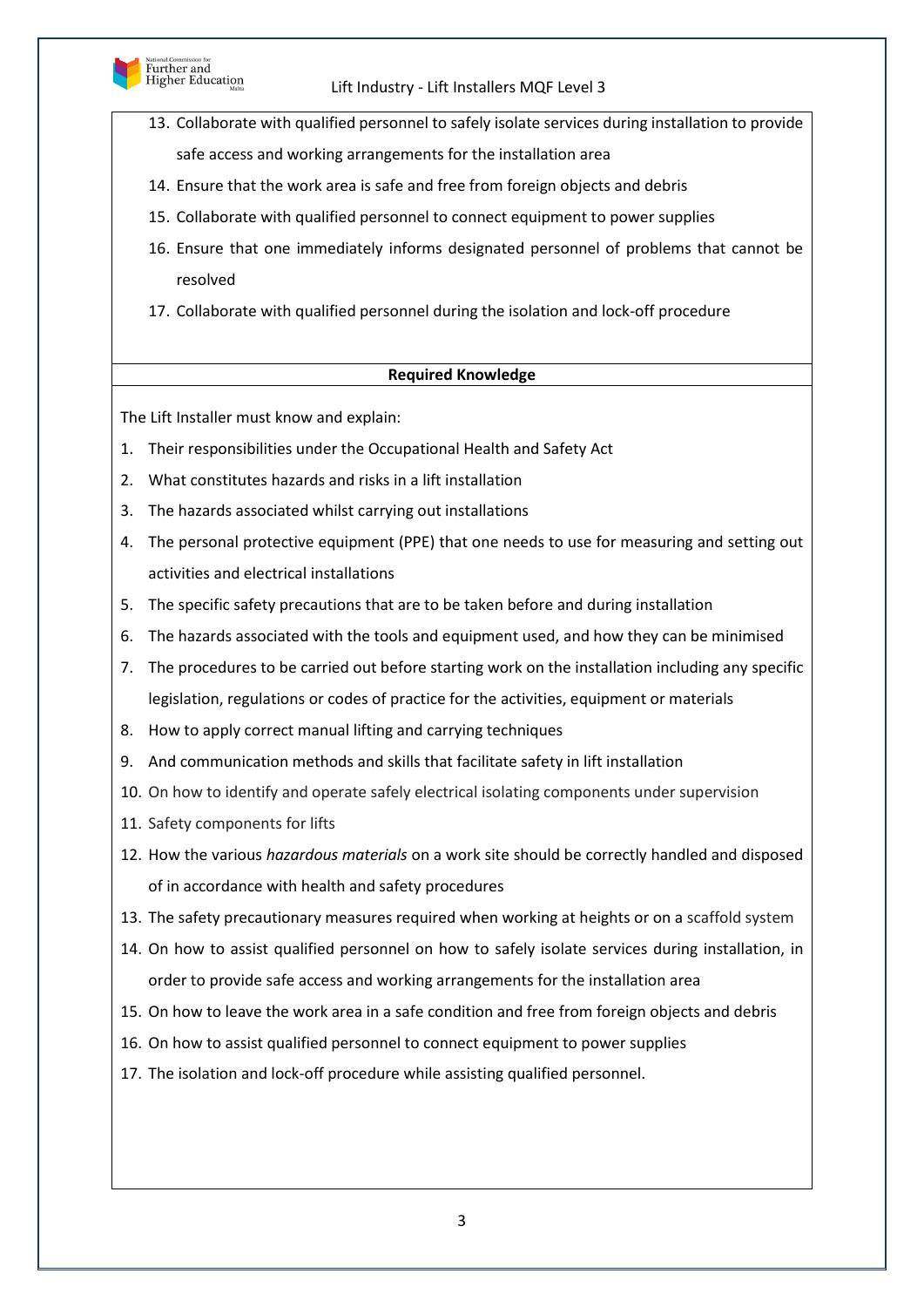

#### **Required Skills**

- 1. List the associated hazards whilst carrying out installations and take the necessary precautions
- 2. Source personal protective equipment (PPE) that one needs to use
- 3. Apply specific safety precautions that are to be taken before and during installation
- 4. Select and safely use the tools and equipment required for the lift installation
- 5. Apply the correct procedures before starting work on the installation including any specific legislation, regulations or codes of practice for the activities, equipment or materials
- 6. Select and apply the correct manual lifting and carrying techniques
- 7. Apply effective communication methods and skills that facilitate safety in lift installation
- 8. Identify and operate safely electrical isolating components under supervision
- 9. Show how safety components for lifts work
- 10. Demonstrate how the various *hazardous materials* on a work site should be correctly handled and disposed of in accordance with health and safety procedures
- 11. Apply safety precautionary measures required when working at heights and on scaffold system
- 12. Practice safe isolation of services during installation to provide safe access and working arrangements for the installation area
- 13. Prepare the work area to create a safe working environment, that is free from foreign objects and debris
- 14. Demonstrate how to assist qualified personnel in connecting equipment to power supplies
- 15. Identify the isolation and lock-off procedures whilst assisting qualified personnel.
- 16. Discuss best practice that facilitates collaboration with team members in an installation
- 17. Identify various *hazardous materials* on a work site and how they can be correctly handled and disposed of in accordance to health and safety procedures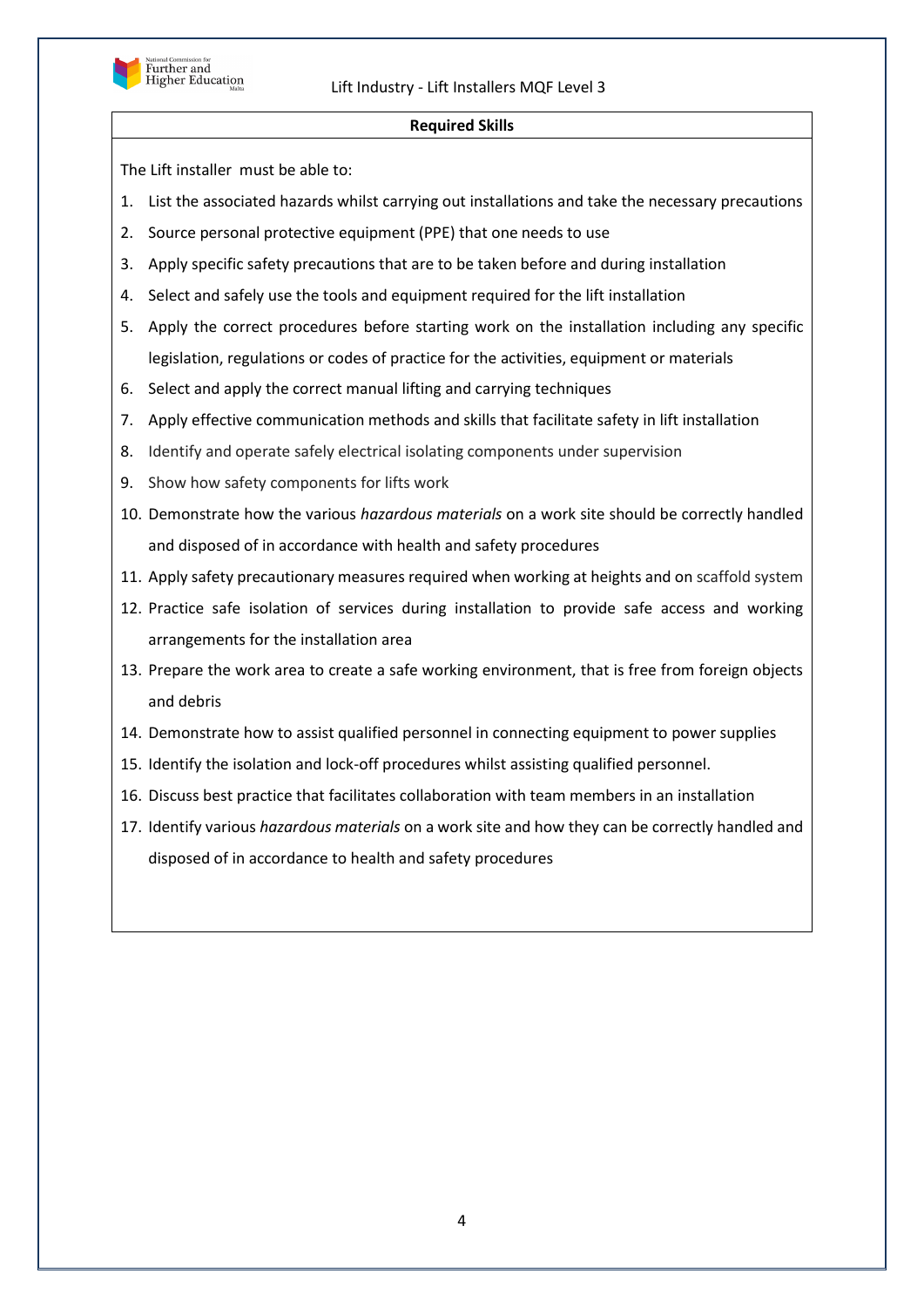

# **LIN2 - Unit 2 Lift Equipment & Components**

This unit lists the knowledge and skills needed by a person holding this position to carry out work in the installation of lifts.

## **Performance Criteria**

The candidate must have the necessary knowledge and skills to:

- 1. Assemble "machine room" equipment
- 2. Collaborate to install lift machinery according to instructions and guidelines
- 3. Assemble machine room accessories & installation
- 4. Extract information from drawings and specifications to prepare the installation
- 5. Carry out and delegate tasks in the lift installation according to drawings and specifications
- 6. Assemble hoist way equipment according to drawings, specifications, lift standards and instructions
- 7. Install car & counterweight assemblies
- 8. Install car & counterweight assemblies
- 9. Install wire ropes & roping
- 10. Install top of car equipment
- 11. Install operating fixtures
- 12. Install doors & door equipment
- 13. Understand how a lift installation conforms to basic lift standards
- 14. Assist in the commissioning of the lift
- 15. Check the operations of the lift doors
- 16. Ensure that one immediately informs designated personnel of problems that cannot be resolved
- 17. Collaborate during the isolation and lock-off procedure

## **Required Knowledge**

The Lift Installer must know and explain:

- 1. The methodology used in the process of assembly when installing lifts
- 2. On how to install the lift machinery according to manufacturer's instructions and guidelines
- 3. The lift accessories, their properties according to the process of assembly when installing lifts
- 4. What is the required information to be extracted from installation drawings and specifications in order to prepare for the installation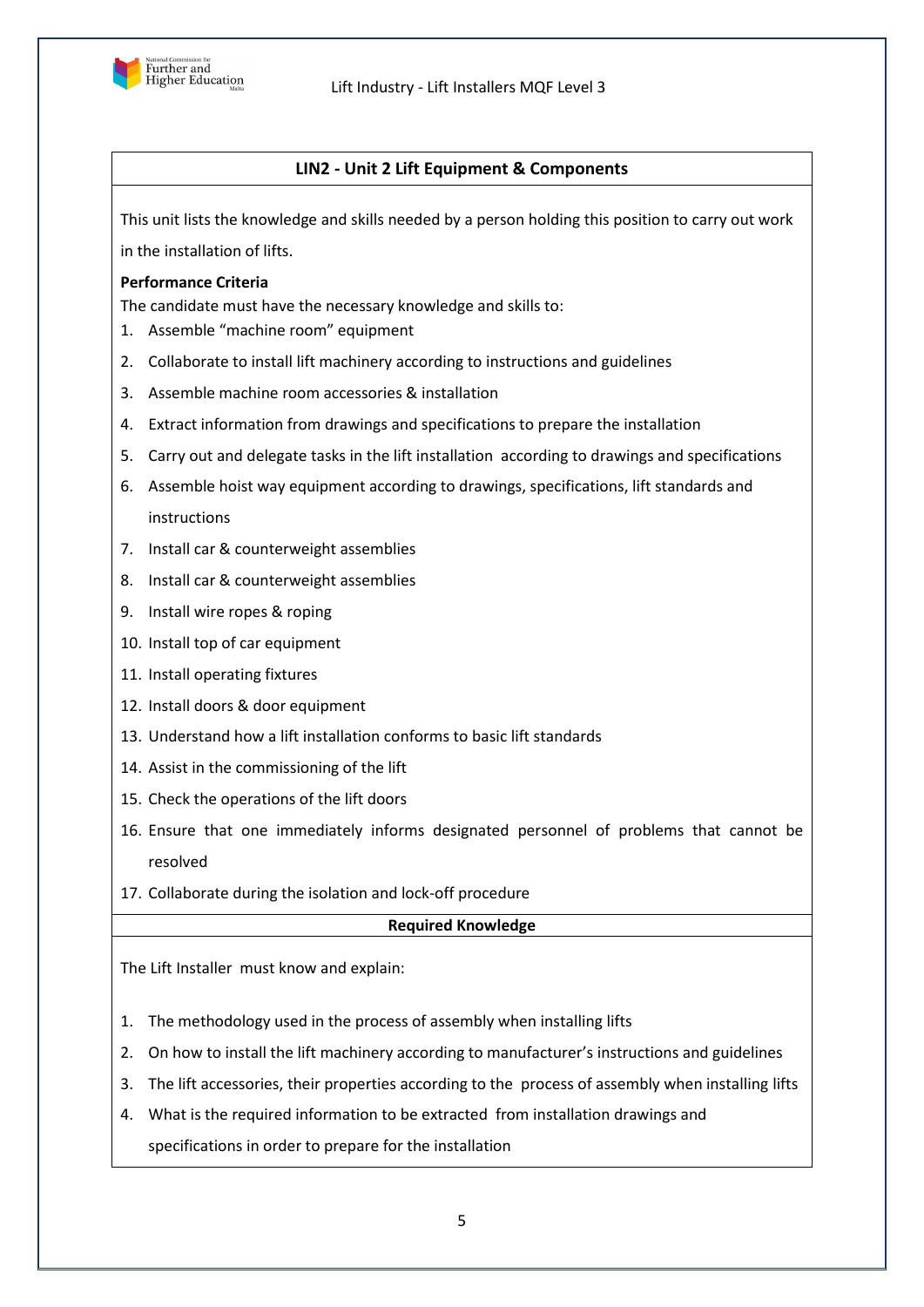

Further and<br>Higher Education

## Lift Industry - Lift Installers MQF Level 3

- 5. The process of assembling the lift hoist way equipment such as guide rails, buffers, limit
	- switches and sills according to the drawings and specifications
- 6. The procedure of how the car & counterweight are assembled and installed
- 7. The procedure of how the wire ropes & roping are installed
- 8. The steps of how to wire the lift control system
- 9. The prescribed order of how doors & door equipment are installed
- 10. On how to obtain the correct measurements in preparation to ensure shafts have the correct clearances
- 11. On how to verify the operation of the lift.

#### **Required Skills**

- a. Assemble "machine room" equipment for MRL and hydraulic lift installations
- b. Install lift machinery according to manufacturer's instructions
- c. Assemble all the lift hoist way equipment such as guide rails, buffers, limit switches and sills according to the drawings and specifications
- d. Extract information from installation drawings and take correct measurements in preparation, to ensure shafts have the correct clearances
- e. Install car & counterweight assemblies
- f. Install wire ropes & roping
- g. Install top of car equipment
- h. Install operating fixtures
- i. Install doors & door equipment
- j. Understand lift installation requirements to conform to lift standards
- k. Discuss with co-workers in a lift installation context
- l. Propose ways of how to assemble the type of lift to be installed
- m. Assist in the commissioning of the lift.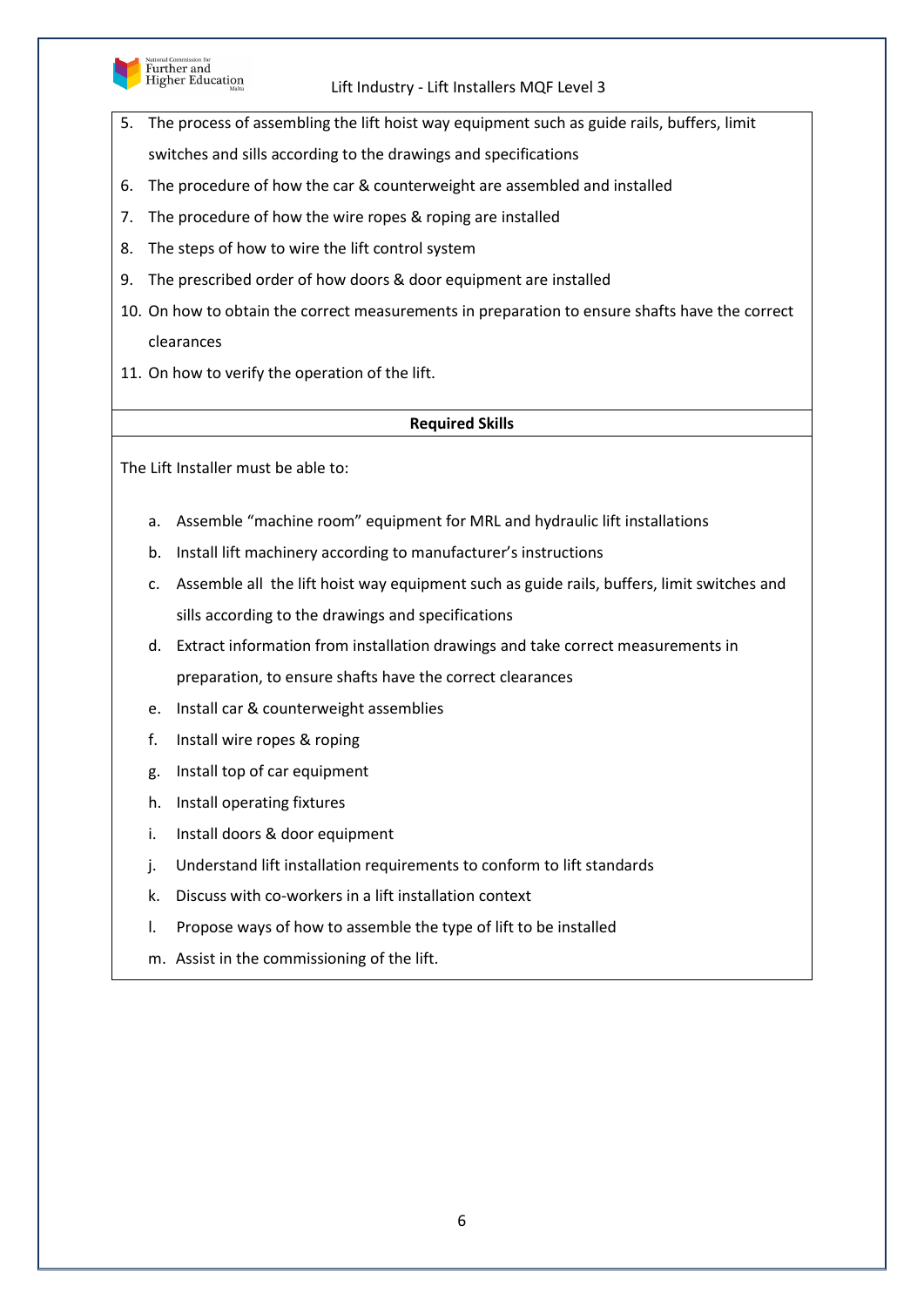

## **LIN3 - Unit 3 Electric Wiring & Equipment**

This unit lists the knowledge and skills needed by a person holding this position to carry out the electrical wiring and installation of the various electrical components required for the installation of a lift. Upon completion of this unit, the person carrying out this work will possess the necessary knowledge to understand the theory and carry out the necessary electrical work for the completion of a lift installation.

## **Performance Criteria**

The candidate must have the necessary knowledge and skills to:

- 1. Comply with the relevant electrical concepts in lift installation
- 2. Collaborate on the planning & installation of electrical wiring and components when installing lifts
- 3. Collaborate to run and connect motor room & hoist way wiring as instructed
- 4. Collaborate to set up for conduit connections & conductor installation as instructed
- 5. Collaborate by using the appropriate methods of installing the travelling cable
- 6. Collaborate when installing piping & wiring of car enclosure
- 7. Understand the set procedures and follow instructions when powering up equipment

#### **Required Knowledge**

The Lift Installer must know and explain:

- 1. The electrical concepts relevant to a lift installation
- 2. The process and procedures when planning & installing electrical control wiring and components for a lift installation
- 3. The steps one takes to run and connect MRL traction motor assemblies & hoist way wiring
- 4. On how to set up conduit connections & conductor installation including the planning, preparing and installing the travelling cable
- 5. The steps required to install wiring of car enclosure
- 6. Understand and assist in the process of powering up equipment.

## **Required Skills**

- 1. Apply the relevant electrical concepts in lift installation
- 2. Plan & install the electrical wiring of the lift components
- 3. Run and connect motors as instructed
- 4. Set up conduit connections & conductor installation as instructed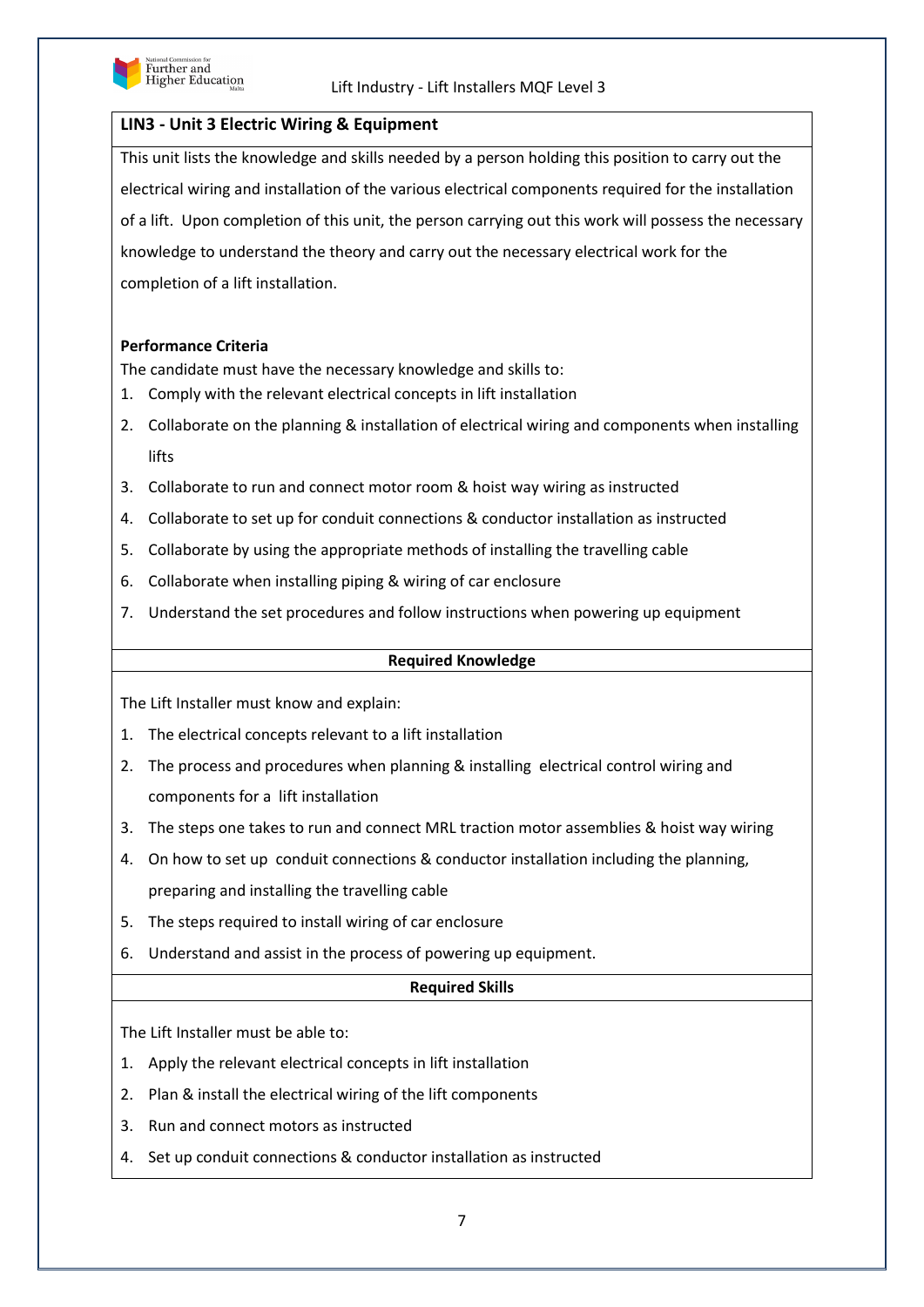

- 5. Plan and install the travelling cable
- 6. Apply the correct methods and install the piping & wiring of car enclosure
- 7. Follow the set-up procedures and instructions when powering up equipment.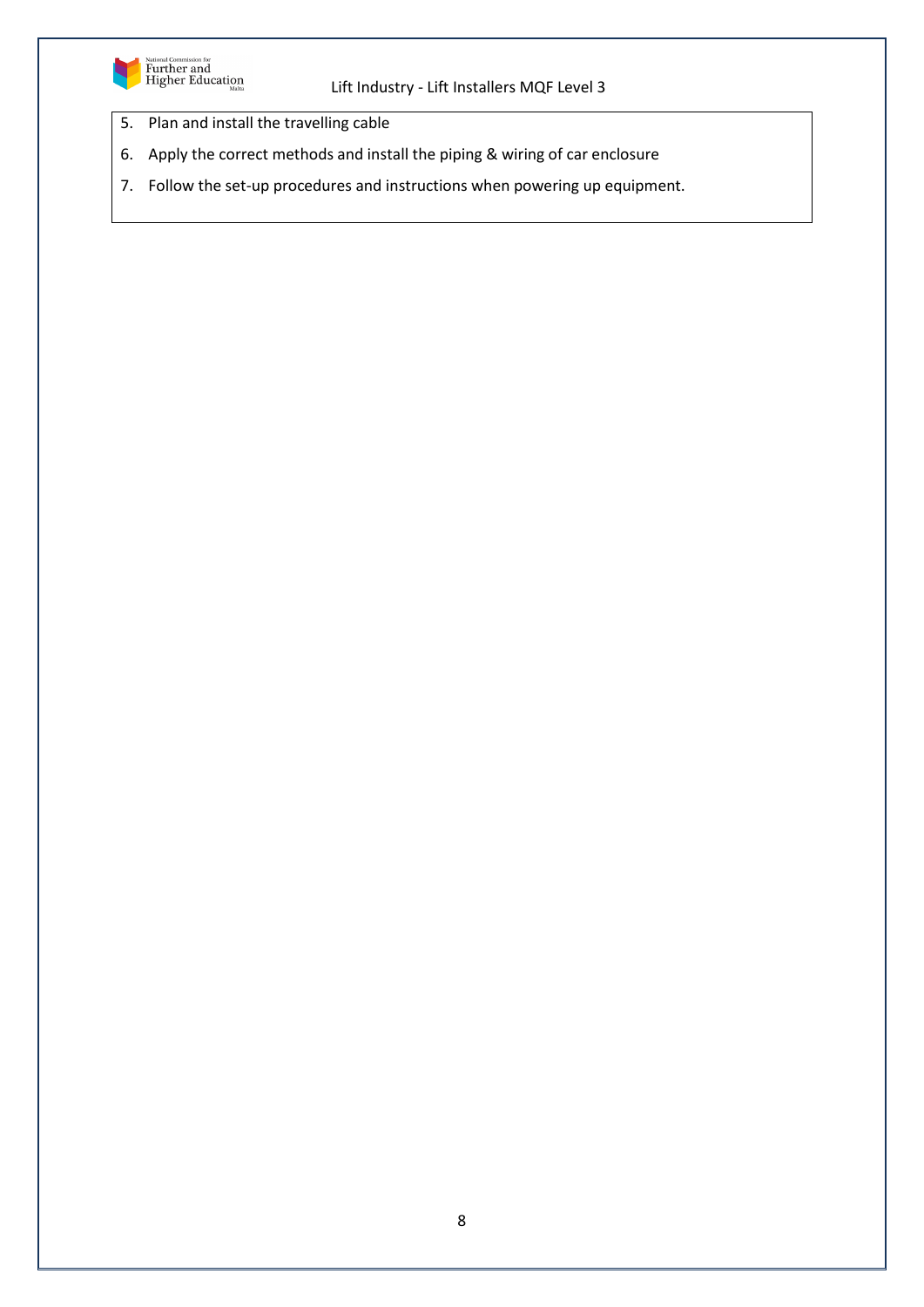

## **LIN4 - Unit 4 Pit Equipment, Guide rails, Hydraulic Theory & Installation**

This unit lists the knowledge and skills needed by a person holding this position to understand the various functions of the mechanical parts required for the installation of a lift. Upon completion of this unit, the person carrying out this work will possess the necessary knowledge to understand the function and the installation of various mechanical components.

## **Performance Criteria**

- 1. Working knowledge of applicable lift standards for the installation of lifts
- 2. Assemble all pit equipment according to technical drawings
- 3. Collaborate to ensure that the pit construction is level and corresponding to technical drawings
- 4. Carry out tasks for the installation of the buffers with according to technical drawings
- 5. Collaborate to install governor rope tension pulleys
- 6. Collaborate for the installation of compensating equipment
- 7. Collaborate to install deflector pulleys
- 8. Collaborate to install limit switches
- 9. Comply with the instructions to install safety switches
- 10. Carry out tasks of installing guide rails following technical drawings
- 11. Collaborate to install guide rail construction
- 12. Collaborate to plumb the hoist way
- 13. Collaborate to install guide rail-brackets, fastenings & settings
- 14. Comply by using the appropriate tools and follow approved methods when guide rail gauging, aligning & filing
- 15. Collaborate when installing hydraulic components in machine room and hoist way
- 16. Collaborate when installing the hydraulic ram
- 17. Collaborate when installing & piping the power unit.

## **Required Knowledge**

The Lift Installer must know and explain:

- 1. How to assemble all pit equipment according to technical drawings and in conformity to applicable standards
- 2. How to ensure that the pit construction is level and corresponding to technical drawings and in conformity to applicable standards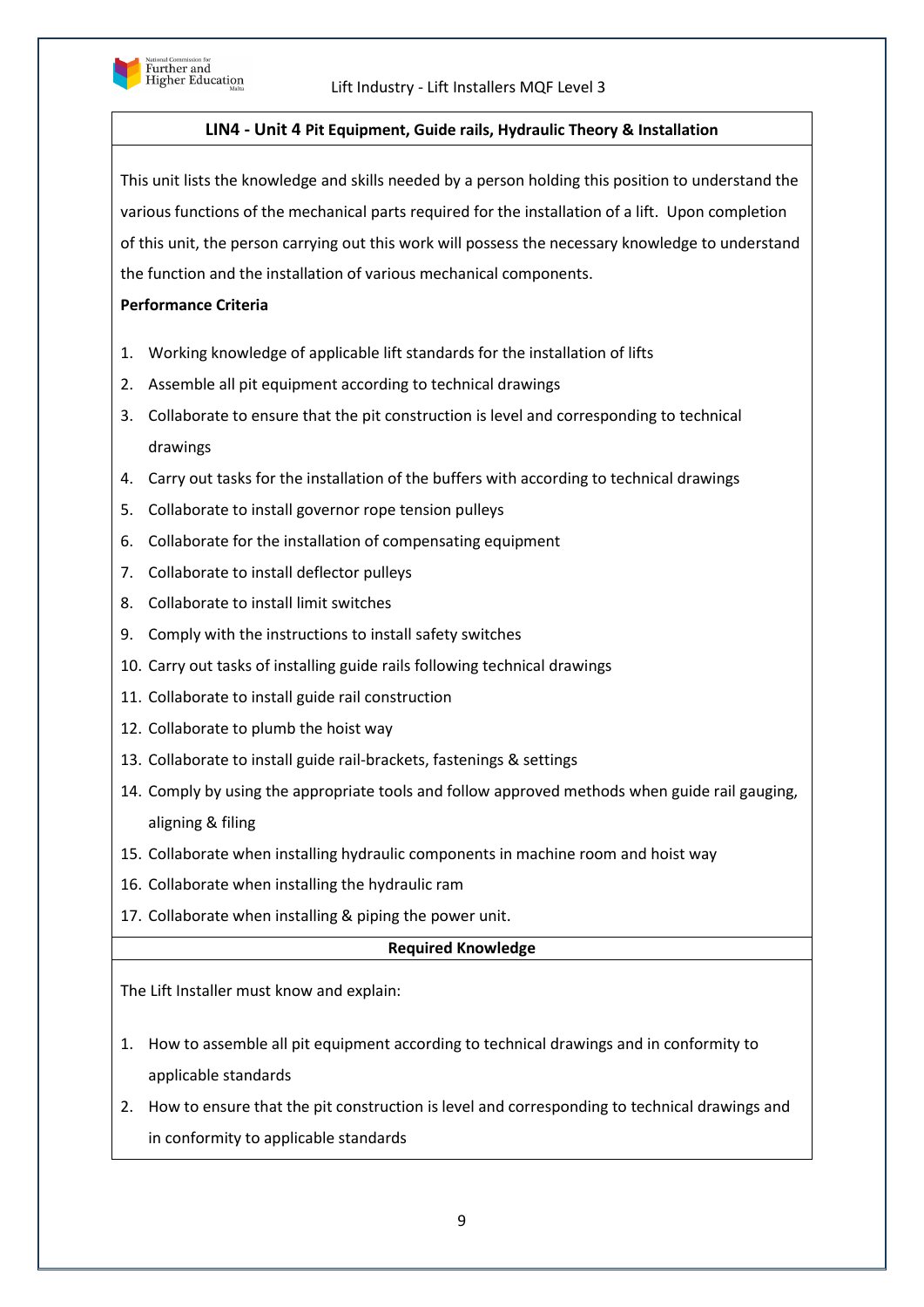

- 3. How to Sequence the steps in order to install the buffers according to technical drawings and in conformity to applicable standards
- 4. How to install governor rope tension pulleys as per technical drawings and in conformity to applicable standards
- 5. How to install compensating equipment as per technical drawings and in conformity to applicable standards
- 6. How to install deflector pulleys as per technical drawings and in conformity to applicable standards
- 7. The sequence the steps of how to install limit switches
- 8. The sequence the steps of how to install safety switches
- 9. How to install the guide rails following technical drawings
- 10. How to install plumbing in the hoist way, guide rail-brackets and fastenings & settings
- 11. How to use the appropriate tools and how to follow the approved methods when guide rail gauging, aligning & filing
- 12. The hydraulic installation that one follows when installing hydraulic components in machine room and the hoist way
- 13. How to install the hydraulic ram
- 14. The steps when installing & piping the power unit.

## **Required Skills**

- 1. Demonstrate on how to assemble all pit equipment as per technical drawings and in conformity to applicable standards
- **2.** Plan according to technical drawings and in conformity to applicable standards to ensure that the pit construction is level
- 3. Prepare all equipment required to install buffers as per technical drawings and in conformity to applicable standards
- 4. Plan according to as per technical drawings and in conformity to applicable standards to install governor rope pulleys
- 5. Prepare all equipment required to install compensating equipment as per technical drawings and in conformity to applicable standards
- 6. Demonstrate how to install deflector pulleys
- 7. Show how to install limit switches
- 8. Show how to install safety switches
- 9. Plan one's work from technical drawings to install guide rails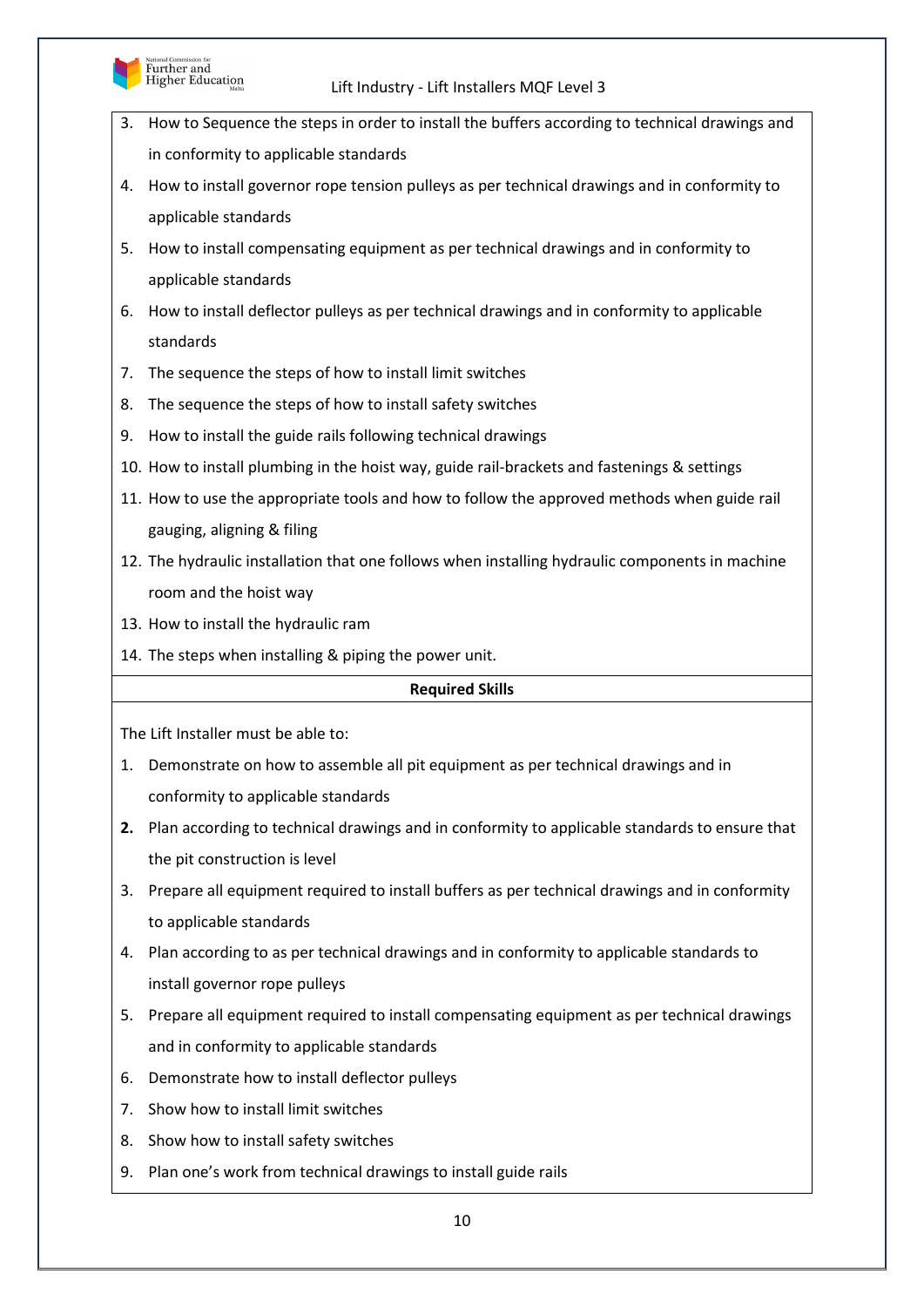

- 10. Plan on how to install guide rail construction
- 11. Plan on how to plumb the hoist way
- 12. Plan to install the guide rail-brackets, fastenings & settings
- 13. Show how to use appropriate tools and follow approved methods when guide rail gauging, aligning & filing
- 14. Plan to install hydraulic components in machine room and hoist way as per technical drawings and in conformity to applicable standards
- 15. Plan to install the hydraulic ram
- 16. Plan to install hydraulic piping and the power unit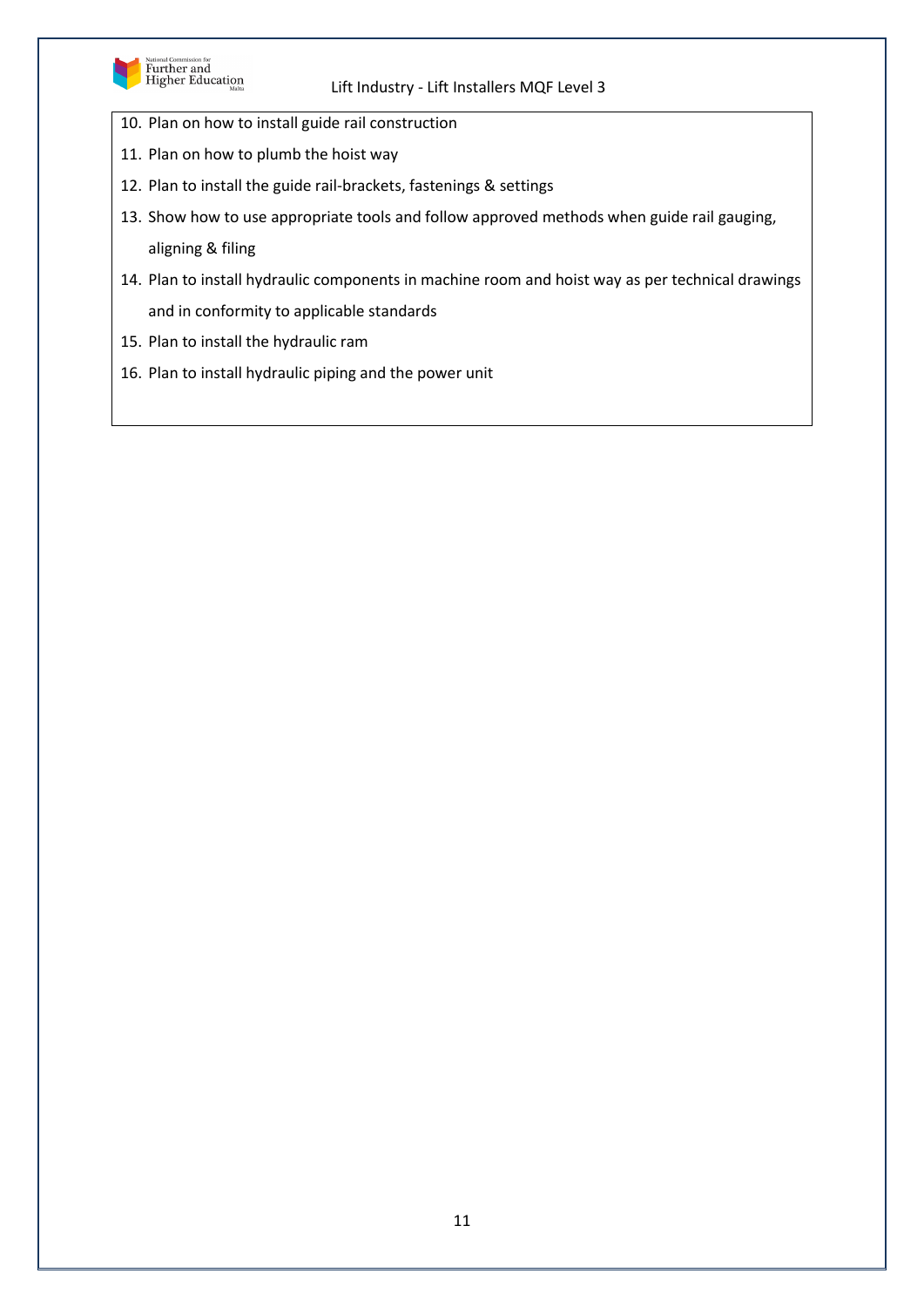

## **LIN5 - Unit 5 Traction Lift Installation**

This unit lists the knowledge and skills needed by a person holding this position to understand, lead and install a traction type lift. Upon completion of this unit, the person carrying out this work will possess the necessary knowledge to lead and install a traction lift as per manufacturer's instructions and relevant applicable standards.

## **Performance Criteria**

1. Carry out tasks in measuring and setting out lift installations

- 2. 2. Deal with installing lift well and ancillary equipment
- 3. 3. Carry out tasks for the installation of lift ropes and chains
- 4. Carry out tasks to install lift doors, frames and ancillary components
- 5. 5. Carry out tasks for the checking and setting of lift installations
- 6. 6. Carry out tasks in the installation of Traction lift equipment.

#### **Required Knowledge**

The Lift installer must know and explain:

- 1. The main components required for Traction Lift Installation
- 2. How and what to measure when setting out Traction Lift Installation
- 3. How to install *lift well* and ancillary equipment for Traction Lift Installation
- 4. How to install lift ropes and compensation chains / ropes for Traction Lift Installation
- 5. How to install lift doors, frames and ancillary components for Traction Lift Installation
- 6. How to check and set lift installations for Traction Lift Installation
- 7. How to install Traction Lift Equipment.

## **Required Skills**

- 1. Discuss the function and proper use of tools, equipment and materials for Traction Lift Installation
- 2. Use appropriate and correct terminology when interacting with co-workers and clients
- 3. Discuss how one interprets instructions and refers to drawings to locate with accuracy the positioning and specifications required for the Traction lift installation tasks
- 4. Demonstrate how to measure and set out Traction Lift Installations
- 5. Demonstrate how to install lift ropes and chains
- 6. Demonstrate how to install lift doors, frames and ancillary components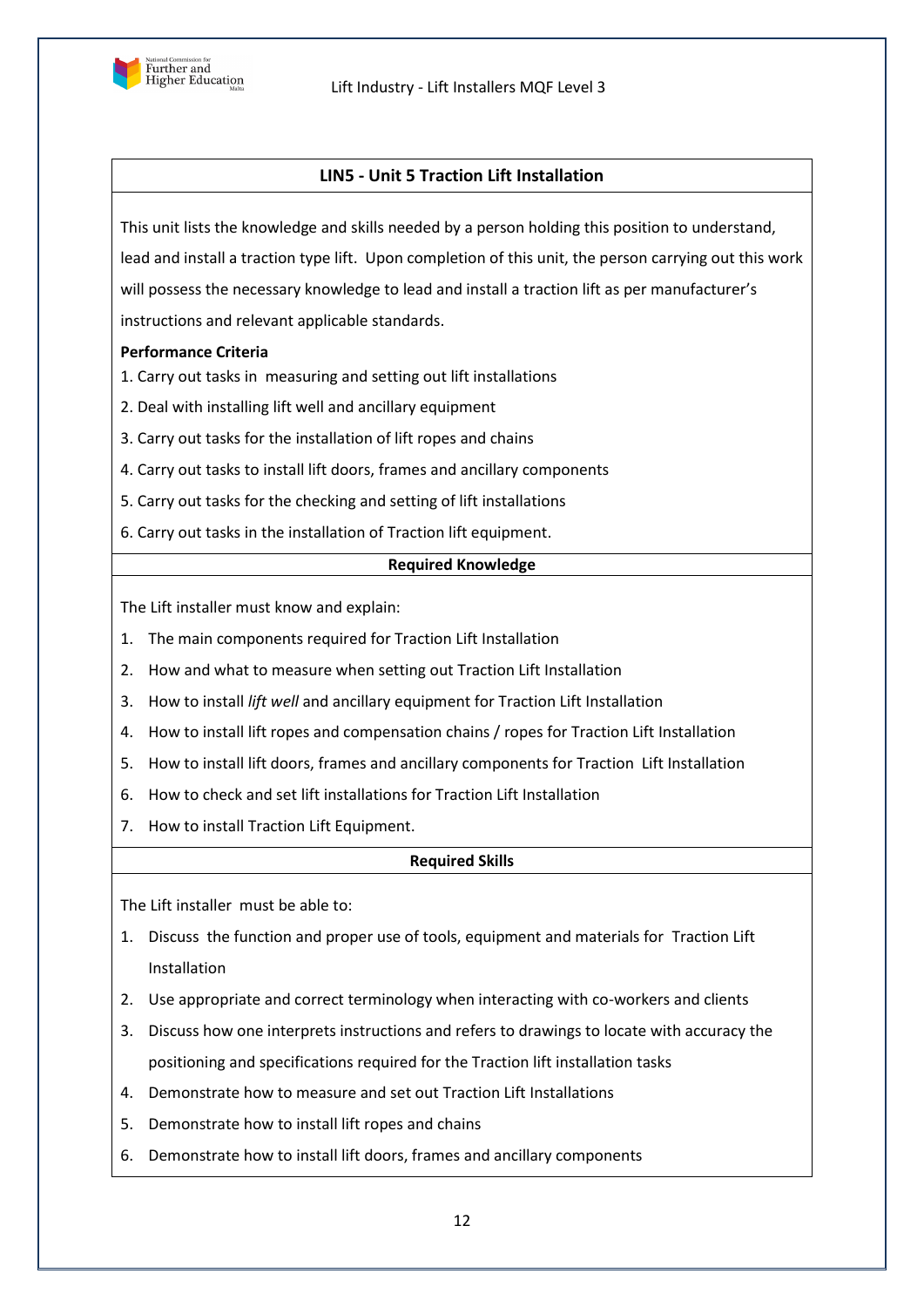

- 7. Demonstrate how to check and set lift installations
- 8. Demonstrate how to install Traction lift equipment

## **LIN6- Unit 6 Hydraulic Lift Installation**

This unit lists the knowledge and skills needed by a person holding this position to understand, lead and install a hydraulic type lift. Upon completion of this unit, the person carrying out this work will possess the necessary knowledge to lead and install a hydraulic lift as per manufacturer's instructions and relevant applicable standards.

#### **Performance Criteria**

- 1. Carry out tasks for measuring and setting out Hydraulic Lift Installations
- 2. Carry out tasks for the installation of lift well and ancillary equipment
- 3. Carry out tasks for installing lift ropes
- 4. Carry out tasks for installing lift doors, frames and ancillary components
- 5. Carry out tasks checking and setting lift installations
- 6. Carry out tasks for installing hydraulic lift equipment.

#### **Required Knowledge**

The Lift installer must know and explain:

- 1. The main components required for Hydraulic Lift Installation
- 2. How and what to measure when setting out Hydraulic Lift Installation
- 3. How to install lift well and ancillary equipment for Hydraulic Lift Installation
- 4. How to install lift ropes for Hydraulic Lift Installation
- 5. How to install lift doors, frames and ancillary components for Hydraulic Lift Installation
- 6. How to check and set lift installations for Hydraulic Lift Installation
- 7. How to install Hydraulic Lift Equipment

#### **Required Skills**

- 1. Describe the function and proper use of tools, equipment and materials for one's work
- 2. Use appropriate and correct terminology when interacting with co-workers and clients
- 3. Select the required measurements from plans to set out Hydraulic lift installations
- 4. Demonstrate how to measure and set out Hydraulic Lift Installations
- 5. Demonstrate how to install lift well and ancillary equipment
- 6. Demonstrate how to install lift ropes and chains
- 7. Demonstrate how to install lift doors, frames and ancillary components